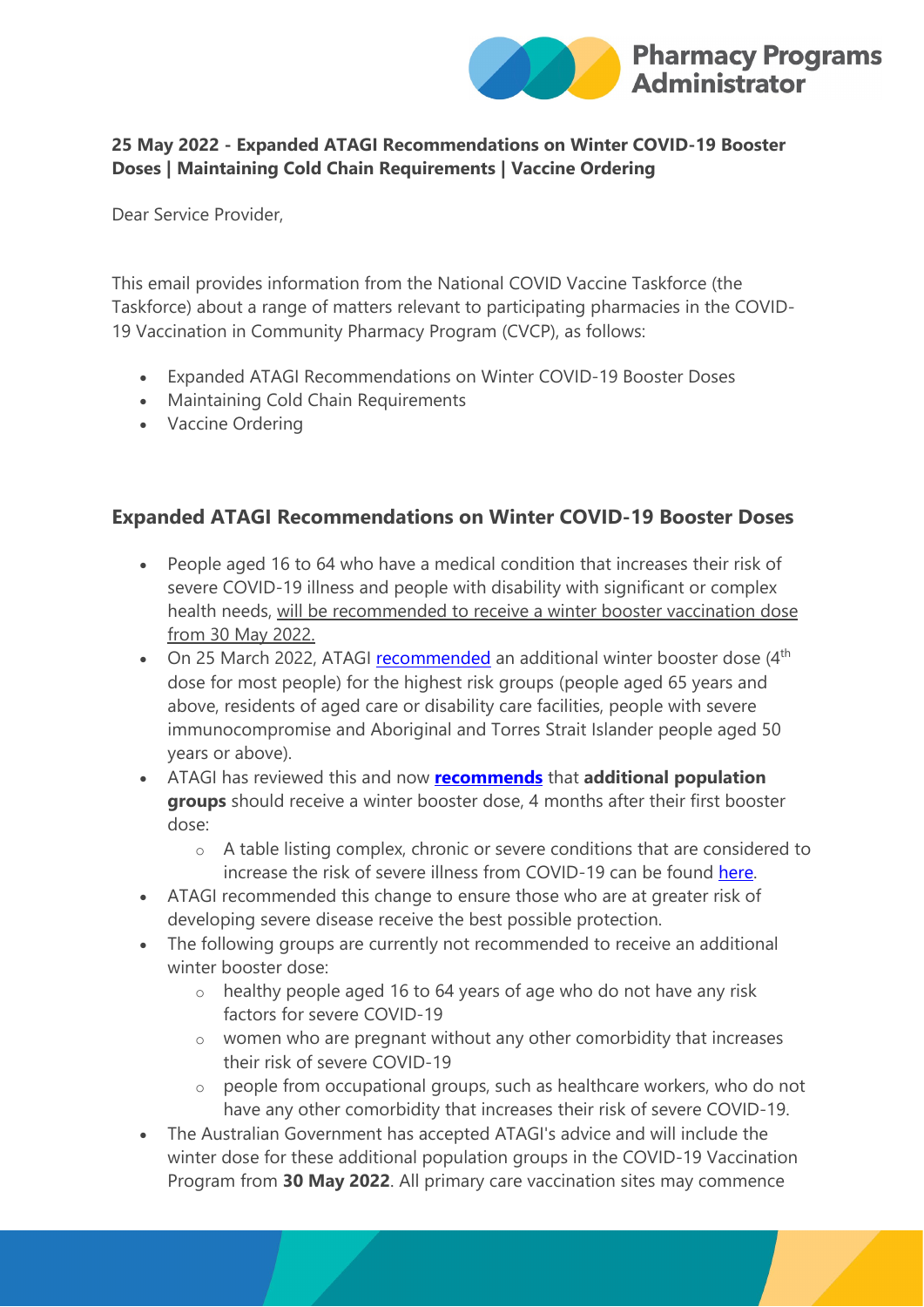

administering the winter doses to the additional groups if they have appointments available.

• ATAGI is continuously reviewing data on the use of COVID-19 boosters and the epidemiology in Australia and may recommend additional vaccination for other groups in the future, however there is currently insufficient evidence of benefits beyond a single booster dose in preventing transmission to warrant recommending an additional dose in the general population. Evidence shows protection against severe disease (rather than all infection) is well maintained after the first booster dose, especially in young healthy people.

**Note in relation to Healthcare workers (HCW):** As outlined above, the Winter/4th dose does not appear to have a significant or lasting effect on reducing virus transmission and widespread administration would be unlikely to impact infection rates and absences amongst HCW. Fit, younger HCW remain very well protected from severe disease with 3 doses and should be strongly encouraged to have their 3rd/booster dose if they have not already done so.

## **Maintaining Cold Chain Requirements**

- The Vaccine Operations Centre (VOC) has received a number of reports relating to poor cold chain management practices during transfer of vaccines between sites or to outreach clinics.
- It is critical that cold chain requirements are maintained, and the National vaccine [storage guidelines 'Strive for 5'](https://protect-au.mimecast.com/s/1XfDCK1DqQurO2YupMBpS?domain=health.gov.au) are followed at all times. This ensures patients are receiving safe and effective vaccines.
- All staff involved in the monitoring or administration of COVID-19 vaccines should be familiar with and regularly review cold chain management processes. Best practice in handling and administering COVID-19 vaccines is detailed in:
	- o the [National vaccine storage guidelines -](https://protect-au.mimecast.com/s/1XfDCK1DqQurO2YupMBpS?domain=health.gov.au) Strive for 5
	- o the mandatory [COVID-19 Vaccination Training modules;](https://protect-au.mimecast.com/s/xanFCL7ErJfYKRgTgIDRs?domain=health.gov.au) and
	- o the Australian Technical Advisory Group on Immunisation (ATAGI) advice on the [Transporting, storing and handling COVID-19 vaccines webpage.](https://protect-au.mimecast.com/s/DrWgCMwGv1U6XqLTGCKot?domain=health.gov.au)
- When transferring COVID-19 vaccines, they should be appropriately packed and the temperature should be monitored during transit, as per the [National vaccine](https://protect-au.mimecast.com/s/1XfDCK1DqQurO2YupMBpS?domain=health.gov.au)  [storage guidelines 'Strive for 5'.](https://protect-au.mimecast.com/s/1XfDCK1DqQurO2YupMBpS?domain=health.gov.au)
	- o A minimum/maximum thermometer or data logger **must be included** to confirm cold chain requirements have been maintained during transit.
	- o The temperature should be checked and recorded every 15 minutes for the first hour, then every hour thereafter.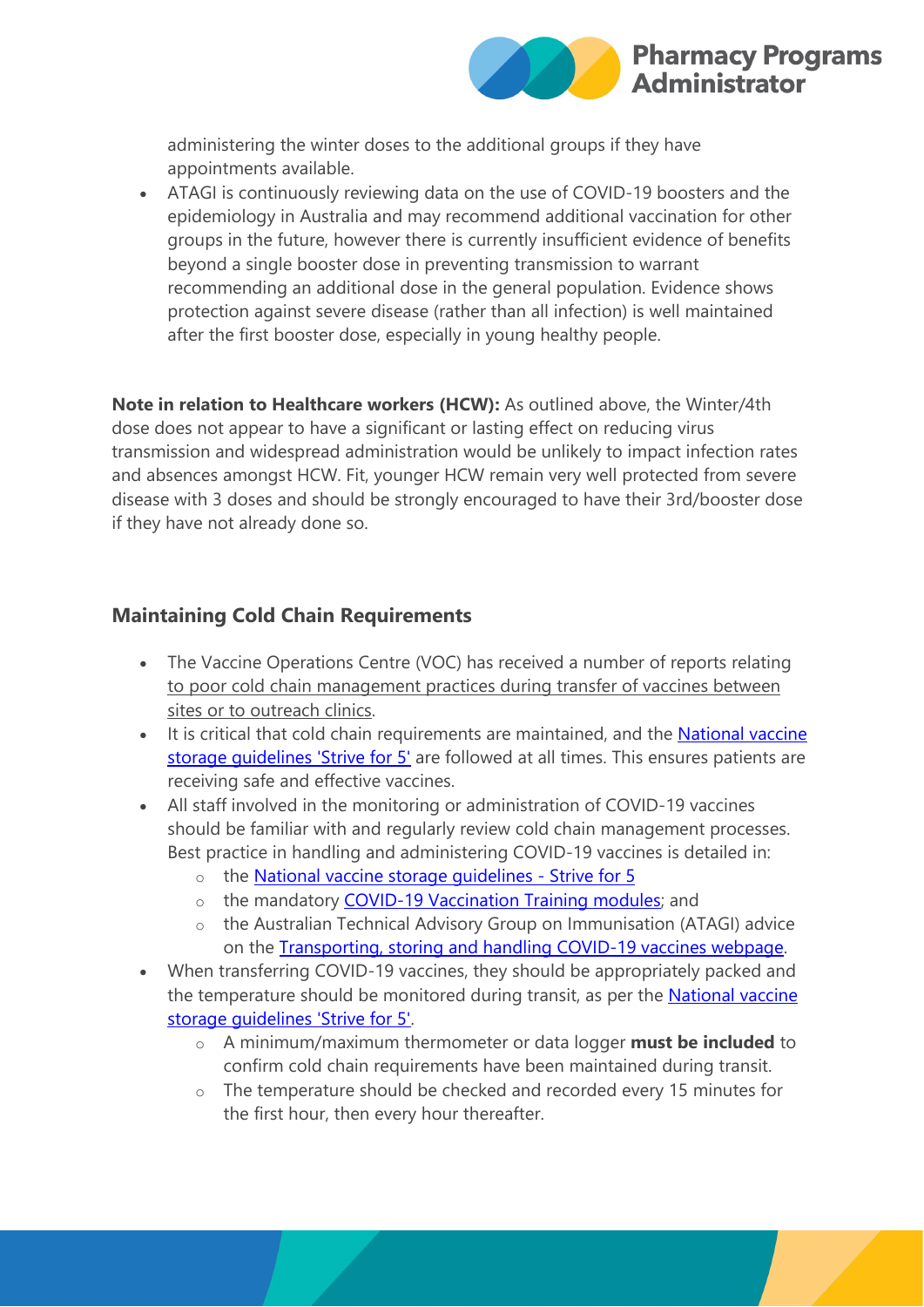

- o The temperature data should then be checked before any vaccines are administered, to ensure that the vaccines have remained between 2 to 8 degrees C.
- o Vaccines should be kept in a specialised vaccine cooler, or an appropriately cooled and packed esky. One of the greatest risks to vaccines is freezing during transport in a cooler.
- o All vaccines should be loosely packed with pre-conditioned ice/gel packs, with an insulating material (e.g. polystyrene chips or bubble-wrap).
- o Direct contact of the vaccines with the ice packs/gel packs can increase the risk of the vaccine going below 2 degrees C and freezing. However, if the vaccines are packed too tightly, cool air may not be able to circulate. Polystyrene coolers provide limited insulation and are only suitable for storing vaccines for short periods (up to 4 hours).
- o Please note that alfoil bags are not effective in keeping vaccines at the correct temperature and should not be used in the transport of COVID-19 vaccines. For further information on how to correctly pack a cooler and pre-condition ice/gel packs, refer to Chapter 9: Coolers in the [National](https://protect-au.mimecast.com/s/1XfDCK1DqQurO2YupMBpS?domain=health.gov.au)  [vaccine storage guidelines -](https://protect-au.mimecast.com/s/1XfDCK1DqQurO2YupMBpS?domain=health.gov.au) Strive for 5 document.

If you believe your vaccines may have been involved in a potential cold chain breach (PCCB), either within the clinical setting or during transit:

- place any affected vaccines in quarantine, secured within cold chain storage requirements;
- mark stock as 'Do not use';
- report the PCCB to the Vaccine Operations Centre (VOC) on 1800 318 208, providing as much information and temperature data as possible to aid in the assessment; and
- wait for the outcome of the assessment and advice on whether the vaccines are safe to use.

#### **Case Study One**

Following a power outage, a site followed their cold chain management plan, which involved moving vaccines via a temperature monitored esky, to be secured in a local hospital pharmacy vaccine fridge. Unfortunately, time was not taken to adequately pre-condition the ice packs before the vaccines were packed and transferred. The temperature logger was reviewed upon delivery to the hospital and a 2-hour temperature excursion below 2 degrees C was noted, to a minimum temperature of 0